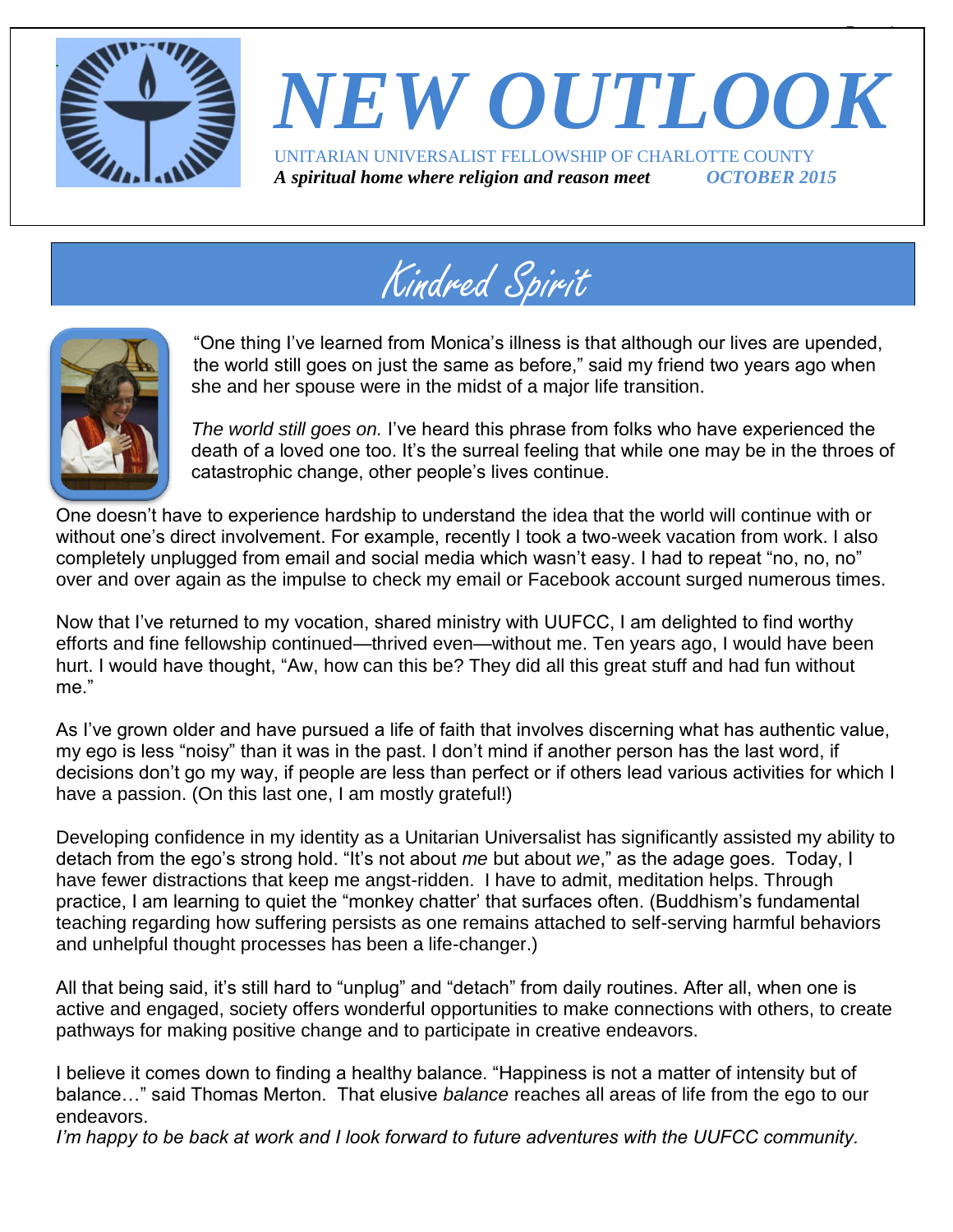

# Message from MaryHolly

### Board President

This will be the last month that I will write to you as President of the Board of Trustees at UUFCC. I love this Fellowship. It has been an honor to serve for four years as President, and before that as Treasurer, and as a Trustee. Fortunately for our Fellowship, Dennis Shaw has agreed to serve as Interim President until our Annual Meeting on April 3, 2016.

A few things that I want to share:

At our last Board meeting, a **Facilities Options Steering Committee** was established with a charge, in part, to facilitate a process to engage our entire congregation in Town Meetings

regarding the FIVE OPTIONS for resolving our need for additional space. Creating space to serve our ever growing congregation and expanding programs will be increasingly important. We will need volunteers willing to serve and hope they have stepped up to serve by the time you are reading this…and there will be opportunities to participate in a variety of ways.

It was also agreed that we **will not be going anywhere immediately.** Careful examination of our financial status and pledge commitments must be addressed. Possible capital donations and loans must be explored, and just how much folks are willing and able to support capital growth must be heavily weighed. **Yes, while this occurs we will be crowded sometimes!** Some of us will be asked to park at the library and walk. Many will want to attend the Second Service starting January - March on Saturdays at 4:30 pm for a more intimate service.

A MAJOR task that is ahead is to refine the assessment of our program needs and current assets and **to carefully identify how we can use our existing space (Option one) including our empty lot to the north of our current building.** Volunteers will be needed to make this happen – YOU will be asked to participate! My wish is that you will agree to step- up, share in the excitement and assume the responsibility of looking for creative alternatives, and what it may cost…planning our way forward with care and fiscal responsibility. WE CAN DREAM BIG with careful planning and engagement of all.

And yes, with our Music Director, Brenda Morris resigning, and she and Casey moving to Missouri we will say farewell to them on Sunday, October 11<sup>th</sup>. We are grateful for the gift of music she possesses and has shared with us! Of course, a search for a new Pianist/Choir Director will be in process.

As I have said in many past Newsletters, **it is an exciting time at UUFCC!!** Our future is bright. We will continue to share our faith and live our principles in a variety of ways – and in between trips you will see me among you. We are a healthy congregation with an exciting future!

I am so happy to remain on this journey with you.

Yours in love & faith, MaryHolly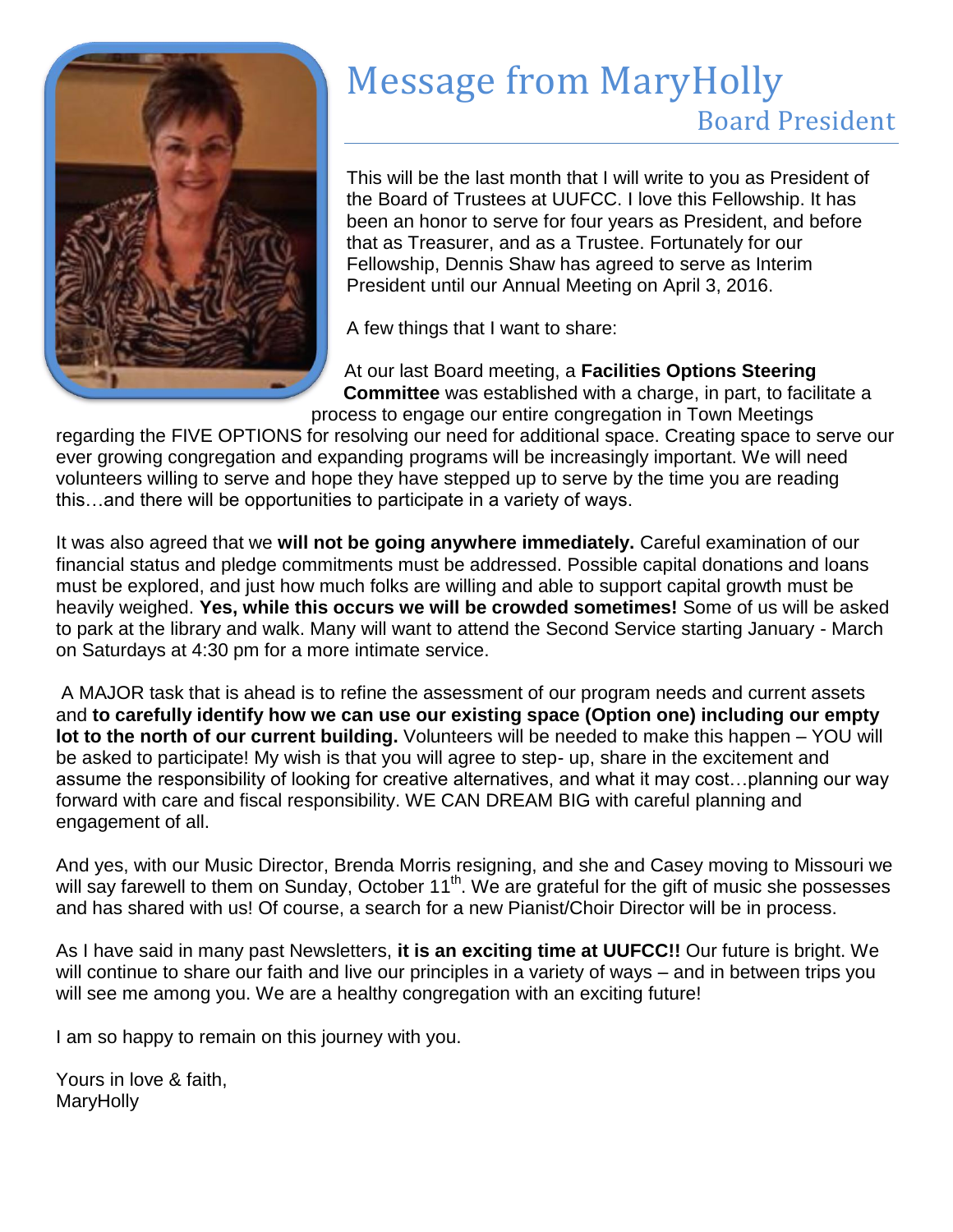



### *SERVICES Theme: ANCESTORS ALIVE*

**October 4** "Six Little Known Influences in UU History" Rev. Amy Kindred

When I tell people about the contributions of Unitarian Universalists in history, they often respond, "I had no idea he (she) was a UU." Or, I tell them about an event from the past that made a difference and folks say, "A UU started that?" Today is the day to learn something new about your UU ancestry.

**October 11** "UU Trivia Sunday" Rev. Amy Kindred

This is a worship service with a twist of informative fun. We'll do our usual time of quiet devotion and reflection. Then, we'll create a little relaxed space for a game of friendly competition.





**October 18** "Empty Bowls" Joann Winkler

The Charlotte County Public School teacher who initiated and continues to run this annual event will come share with us how it raises money to feed the hungry here in Charlotte County. The Second Helping will be taken this Sunday to support this worthy project.

### **October 25** "Merging and Diverging"

In six days, oodles of children will celebrate Halloween. Some folks believe Halloween is the best time for our ancestors to have access to us and we to them. It seems a fitting time to talk about how our past merges with our present, especially when October 31 is also the 54th anniversary of the successful merger or the Unitarians and the Universalists in 1961.

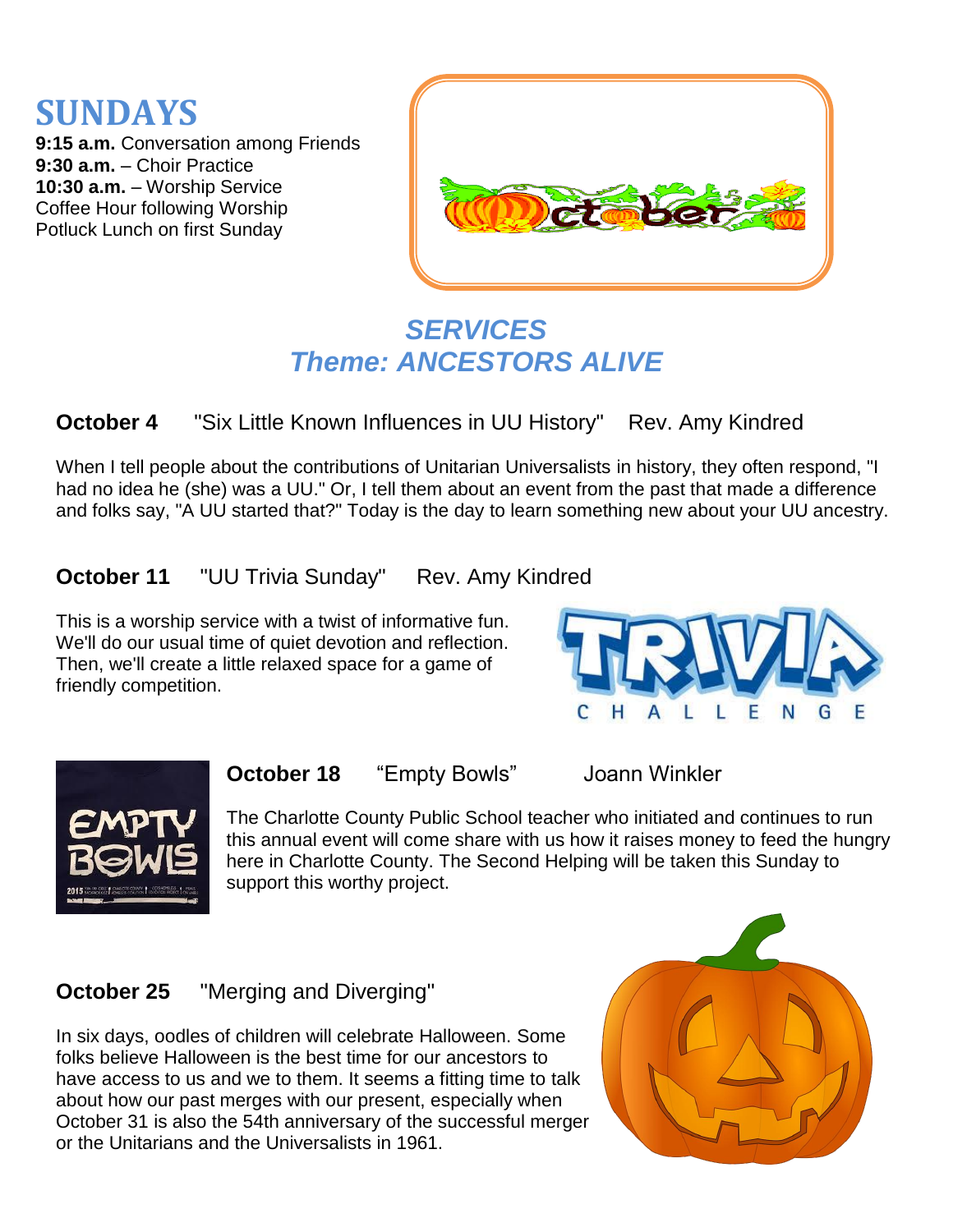

# REflections of our Religious Education Program

Our religious education students had a busy September. Nine children participated in the Work Day, helping to clean and organize the RE classrooms and beyond. The highlight for many was cleaning the table in RE with shaving cream, which was washed off later. Children drew pictures and wrote their names in the cream, and enjoyed being told they were supposed to be messy!

The theme for September, aligned with Rev. Amy's services, was *Forgiveness*. Our UU youth learned about Rosh Hashanah and Yom Kippur, and enjoyed a traditional snack for these Holy Days of apples dipped in honey, to celebrate a "sweet new year." Another week, the lesson was a celebration of the Solstice.

October's them is *Ancestors Alive*. Some planned lessons include Susan B. Anthony and UNICEF.

We have begun student registrations for this school year for the two classes, Elementary and Middle/High School. Child Care is available for younger children in Rev. Amy's office. If you haven't yet completed the forms for your child, please see Marty before or after a service.

**Coming Soon:** Information about a Family Fun event. Let me know if you'd like to help plan this.

Faithfully, Marty Wilmer Lifespan Development Coordinator

# Do You Enjoy Kids in Small Doses?



We are looking for Religious Education teachers, and substitute teachers,no experience needed. You don't need to be an experienced teacher. If you have enjoyed being a parent, grandparent, aunt or uncle, babysitter, mentor, Scout Leader, or tutor, you can teach RE. Have you questioned what you believe? So are our UU kids! You don't need to have *the* answers.

What do you need? About 45 minutes a month - that's it. The curriculum will be prepared for you, if you want this help. Materials will be prepared, as needed. Often, a complete script is part of the lesson, as well as appropriate questions. Training can be provided.

Intrigued? Have questions? Let's chat!

Contact Marty Wilmer, Lifespan Development Coordinator [marty.wilmer@gmail.com;](mailto:marty.wilmer@gmail.com) cell: [434.942.6317;](tel:434.942.6317) home: [941.423.0741](tel:941.423.0741)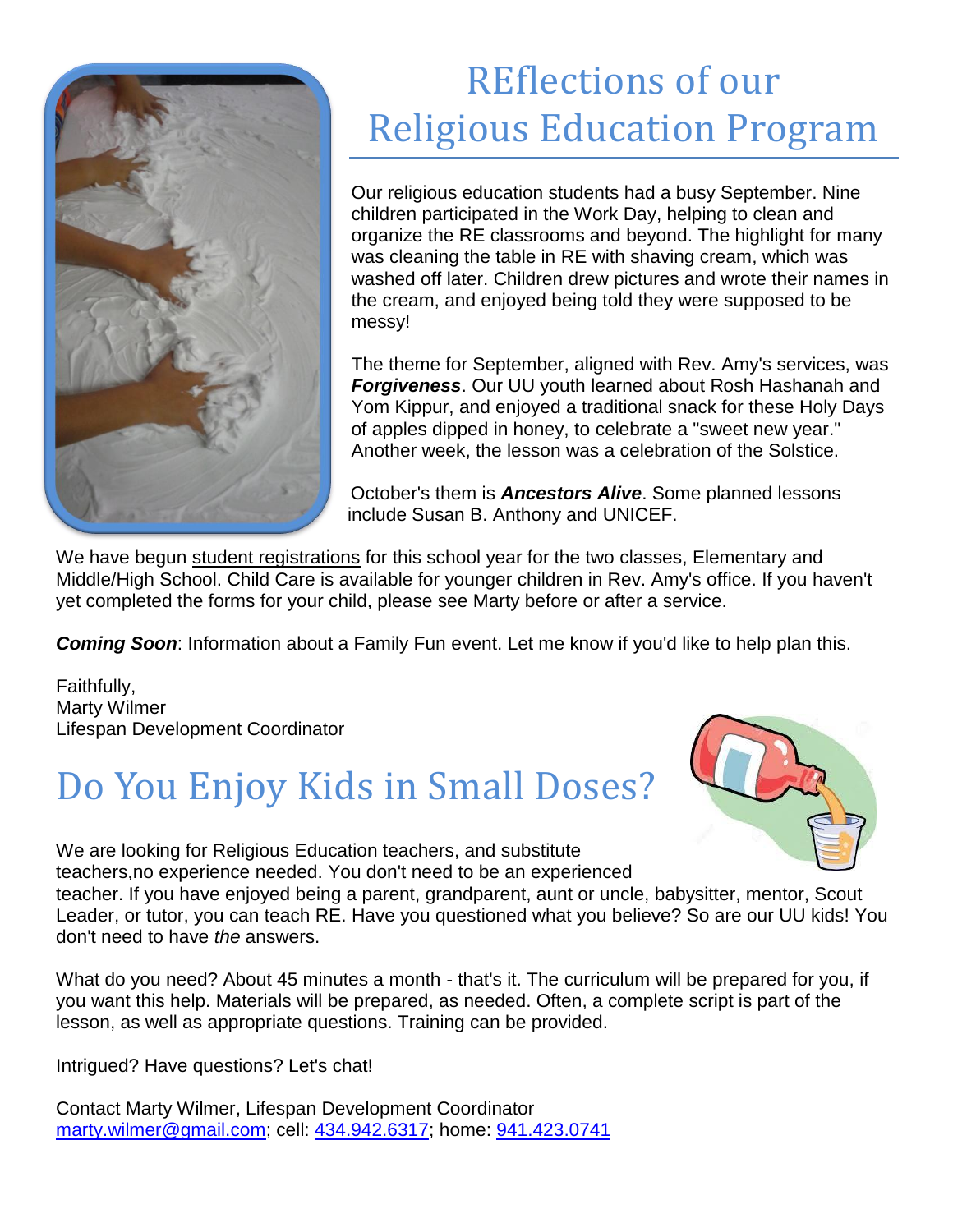### SOCIAL JUSTICE CALENDAR of Meetings and Events

#### **Visit Homeless Shelter**

A visit to the Homeless Shelter is planned for Tuesday, Oct. 6, at 10 am.This is a component in the SJC effort to extend direct help to the homeless. For more details, please contact Gudrun Matthaus at gmatthaus@gmail.com.

#### **Discussion Group on Social Class**

The SJC is undertaking a study group to examine the effect of social class on social justice. Meetings will be held monthly on Thursday afternoons at 4:30 pm. The first organizational meeting will held on October 8 on the porch when the program will be more fully explained. All are invited. The only qualification for participation is human empathy. Please contact Howard Goldson for more details at [hwgoldson@gmail.com.](mailto:hwgoldson@gmail.com)

#### **Lunches for the Homeless**

Bagged lunches are being delivered to the Homeless Coalition on the second Saturday of each month. Volunteers prepare and package the lunches at 10 am for delivery by noon. Three month schedule: October 10, November 14 and December 12. This effort is scheduled to continue through July 2016. Financial donations are welcome to cover the costs.

In addition, volunteers have begun to serve lunches at the Homeless Coalition on an "as needed" basis. The first occasion was on September 22. Future dates: Tuesday, Nov. 24, Tuesday, December 22, Monday, December 28. Contact Herb Levin at [engsp1@gmail.com](mailto:engsp1@gmail.com) for details and to sign up.

#### **SJC Monthly Meeting**

The SJC monthly meeting will be held on Sunday, Oct. 11, on the porch following the noon coffee hour. All are invited.

#### **Second Helping**

 The Second Helping will be taken on Sunday, Oct. 18, in conjunction with the Empty Bowls presentation. This will take the place of the usual collection on the second Sunday.

#### **Game Night**

If you enjoy fellowship and playing board and card games, join us on Friday, Oct. 23, at 6:30 pm, in the fellowship hall. Bring your favorite games to share. Refreshments too, if you please.



*Members of the Social Justice Committee help serve a meal at the Homeless Coalition*

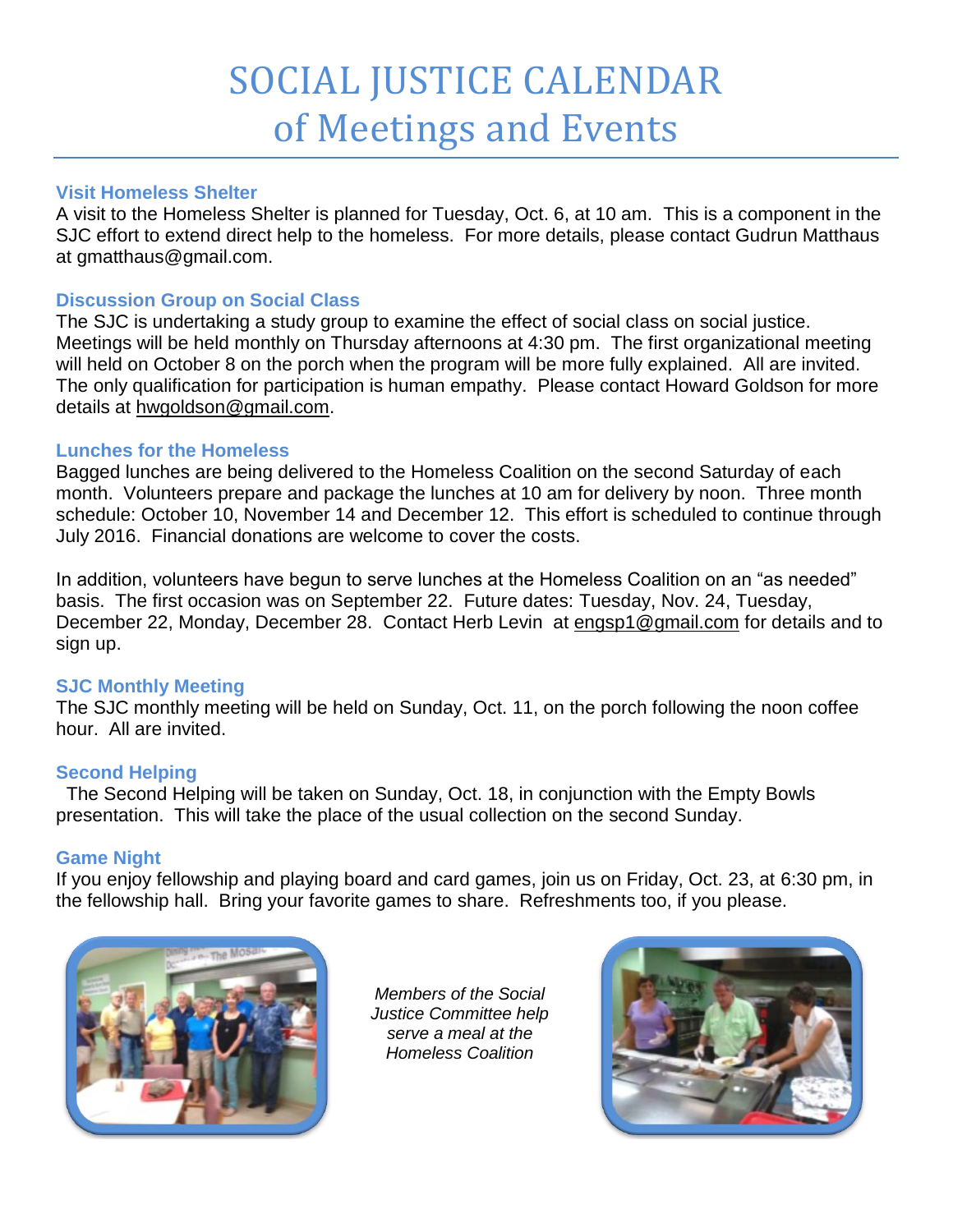# Endowment Q & A



#### **Why do Trustees serve longer terms than UUFCC Officers?**

Endowment Trusteeship is not an innovative policy making position, but a managerial one with along term perspective and a relatively low work load. The role is circumscribed by the dictates of the Trust. These (*pro bono* in our case) Trustees are often selected for their mature judgment, and sustained adherence to the objectives of the trust. Historically, the term has been more like that of a minister or university president, continuing until one party or the other wishes for a change. Recently, the By-laws included a change that limits terms to four years and a Trustee may serve for two terms(modified March, 2015). This stability is useful. A turgid set of Trustees would be an unwelcome one, and the Trust provides remedies to replace a Trustee as needed, without delay with approval of the congregation at the Annual Meeting. The longer tenure of responsible Trustees slows changes and is consistent with and supportive of the enduring obligations they monitor.

### **Who are the UU Endowment Trustees?**

MaryHolly Allison, Robert Hansman, Robert Taylor

## BOOK LOVERS TAKE NOTE

We have had well attended, thoughtful and fun monthly discussions this summer despite missing some regulars. At this writing, I am still eagerly anticipating our September 30<sup>th</sup> discussion of "In the Garden of the Beasts" by Eric Larson with its special take on the early stages of the Nazi Regime.

Our October meeting will be on **Wednesday the 28th at 1:30pm at the Fellowship**. The book will be a change of pace—"**What Maisie Knew" by Henry James.** This classic novel describes how a girl going from earliest childhood to precocious maturity in adolescence negotiates the maze imposed by a sophisticated European world and the manipulation of divorced and irresponsible parents. It is worth a first, second or additional reading.





For those who like to read ahead, the book for our combined November/December meeting will be "Invisible Man" by Ralph Ellison . This novel is considered by some to be the greatest American novel of the 20<sup>th</sup> Century. Read it to find out why, or why not (in your opinion).

Contact: Mary Wolff at [hmwolff9@hotmail.com](mailto:hmwolff9@hotmail.com) or 629- 0669.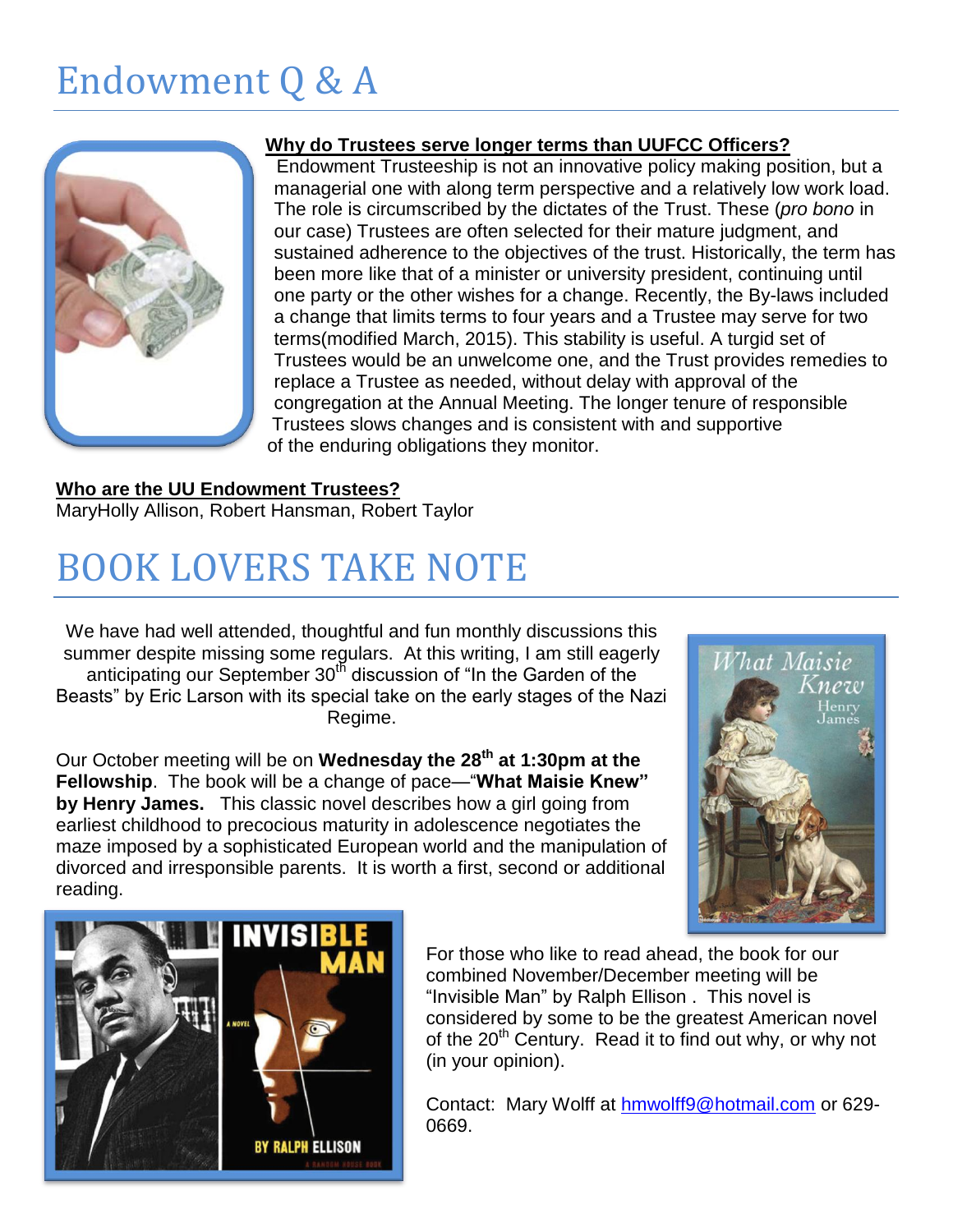### Membership Updates

On Saturday September 19, a New To UU, Orientation and Breakfast was held and was a great success. The Membership Welcome team, several board members and Reverend Amy Kindred shared breakfast with several newcomers who were interested in membership at UUFCC. Huge thanks to all who came to set up, break down, clean up and everyone who prepared food, and especially to our dedicated board president and trustees for attending and welcoming the newcomers.

I won't mention names since I am worried about missing anyone, but you all know who you are, and I greatly appreciate your help, food and good humor for showing up so early on Saturday morning.

One newcomer, Gayle Richens signed the membership book after the orientation, and was welcomed and celebrated by the congregation on Sunday September 20. Please be sure to reach out and congratulate Gayle for becoming our newest member at UUFCC.

Alice Clattenburg of the Welcome/Greeting team will continue to call members and friends to ask for participation in the Sunday Door Greeter program. If she has not yet called you and you are interested in helping at the door to greet or by



sitting at the desk to welcome visitors, please let Alice know (or leave a message for her at the office) so she may fill the schedule for the upcoming busy season. It's a wonderful way to help, and very much fun to be the smiling face at our doors on Sunday mornings.

Finally, it is with mixed emotions that I will step down on October 15 from the Membership Support Coordinator position which I've held at UUFCC for almost 2 years now. I have immensely enjoyed holding this job and bringing together a terrific team of people to help with all of the Membership tasks.

I wish to thank from the bottom of my heart, everyone who has stepped up to help make a successful team, who not only welcome but embrace new comers to our Fellowship.

I plan to continue as a Membership team member, and will help in any ways I can but I will now put more of my energy into the work of the Board of Trustees, and other committees I participate in.

Thank you especially, Chris McCoy for all of your assistance in the office with my many needs for Membership.

Thank you Rev. Amy for always being there to support me and the team.

Thank you to all of the Board of Trustees who voted 18 months ago to make the Membership Support Coordinator a paid position.

And last but not least, thank you to the entire congregation, both members and friends, for allowing me to be one of you...I love this community and each of you holds a special place in my heart.

I look forward with great anticipation to meeting and helping out the next Membership Support Coordinator, who should be announced in the upcoming weeks.

In Gratitude and Love, Diane Allen-Harkins